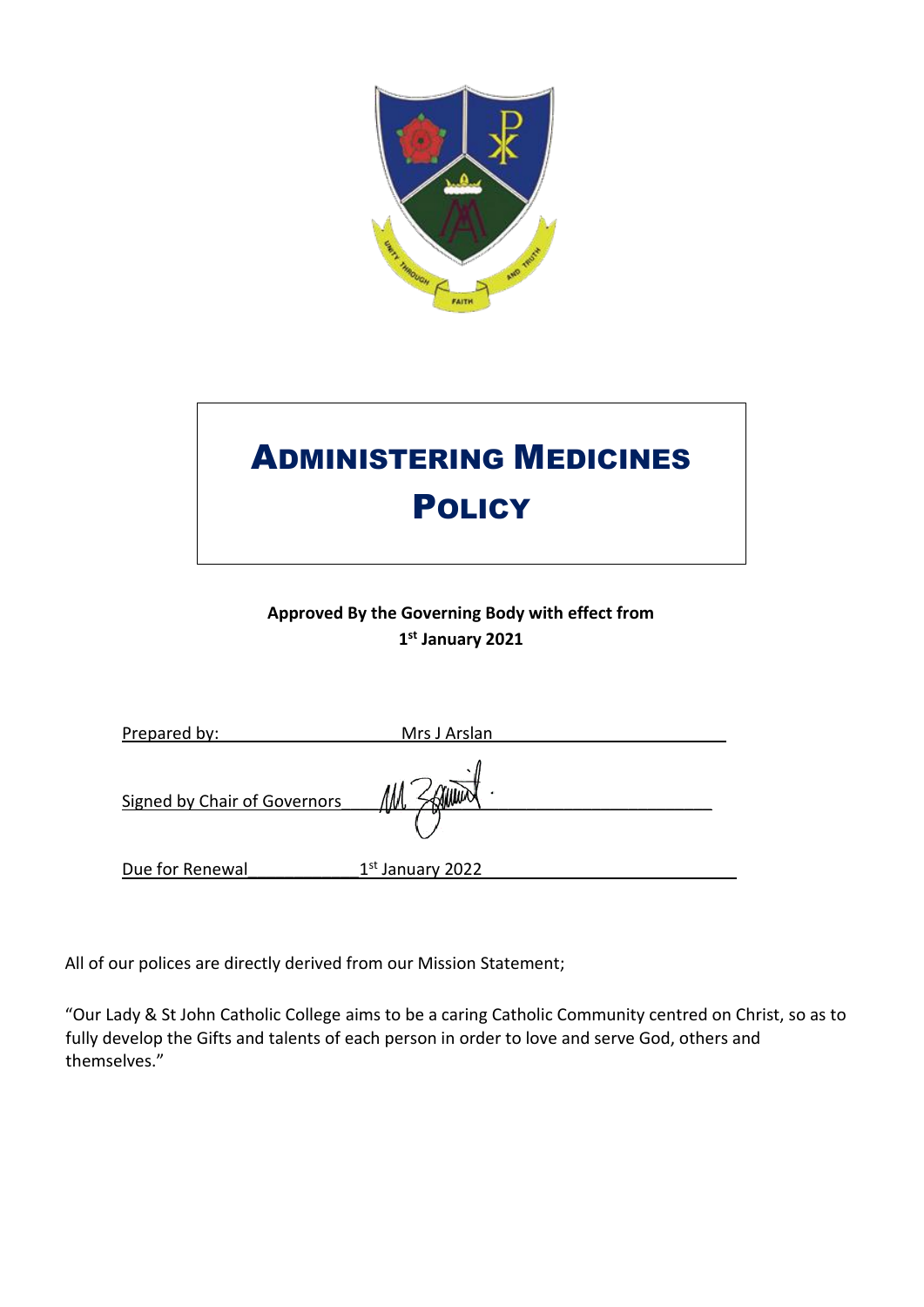## **Contents**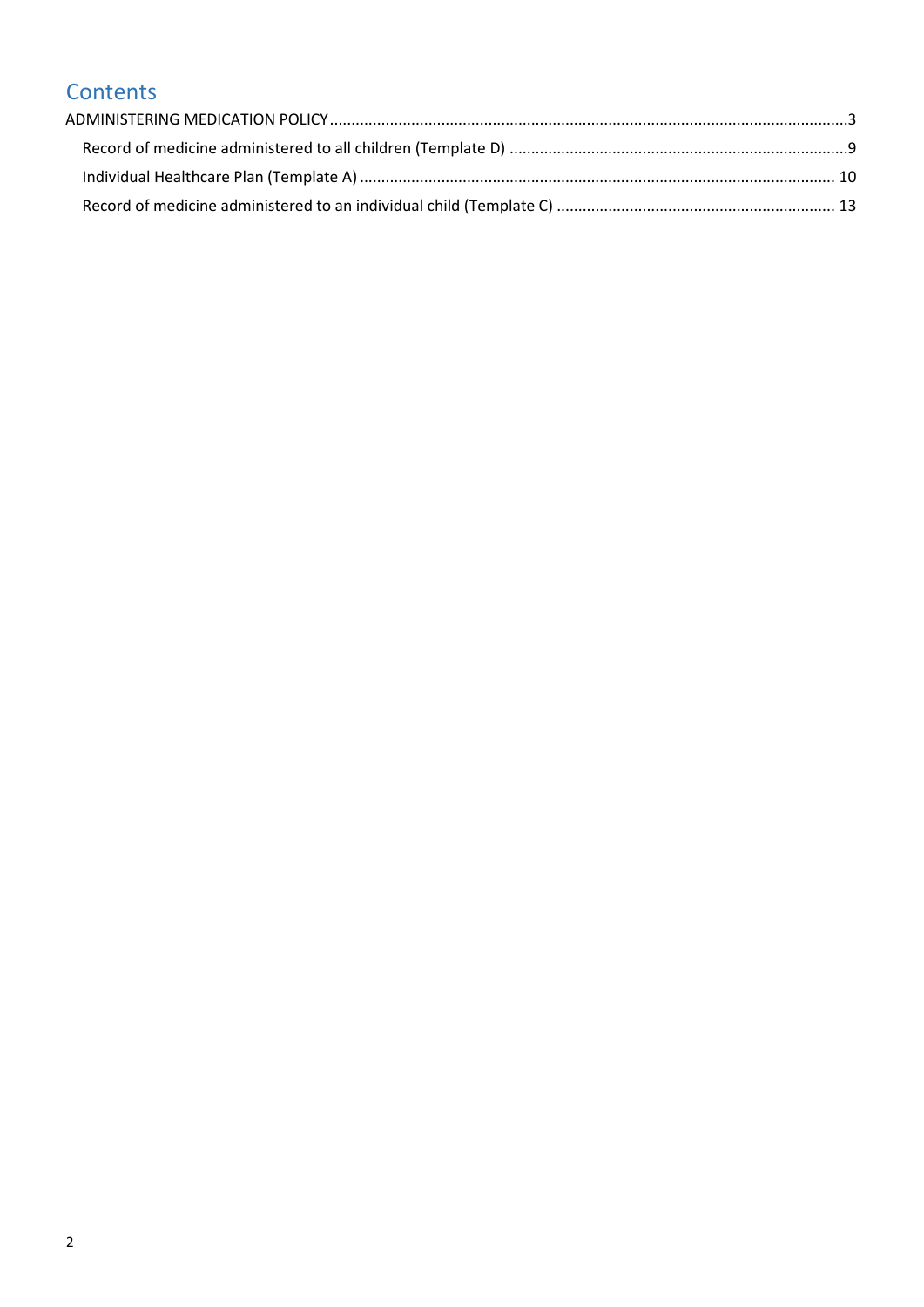#### <span id="page-2-0"></span>**1 Policy Statement**

The purpose of this policy is to ensure the safe and appropriate administration of medication to students with medical needs within Our Lady & St John Catholic College (OLSJ). Most students will, at some time, have short-term medical needs, perhaps entailing finishing a course of medicine such as antibiotics. Some students may have longer term medical needs and may require medicines on a long-term basis to keep them well, for example, students with cystic fibrosis. Other students may require medicines in particular circumstances, for example severe allergies or asthma. Allowing students to take medication during the school day will minimise the time that they need to be absent from OLSJ and safeguard their wellbeing.

#### **2 Legal Framework**

This policy has due regard to statutory legislation and guidance including, but not limited to, the following:

- ➢ Children and Families Act 2014;
- $\triangleright$  DfE 'Supporting pupils at school with medical conditions' 2015.

#### **3 Definitions**

OLSJ defines *"medication*" as any prescribed or over the counter medicine.

OLSJ defines "*prescription* medication" as any drug or device prescribed by a doctor.

OLSJ defines a "*staff member*" as any member of staff employed at the school, including teachers.

For the purpose of this policy, "*medication*" will be used to describe all types of medicine.

#### **4 Key Roles and Responsibilities**

#### The Governing Body

- $\triangleright$  The Governing Body has overall responsibility for the implementation of the Administering Medication Policy and procedures of OLSJ.
- $\triangleright$  The Governing Body has overall responsibility of ensuring that the Administering Medication Policy, as written, does not discriminate on any grounds, including but not limited to: ethnicity/national origin, culture, religion, gender, disability or sexual orientation.
- $\triangleright$  The Governing Body will manage any complaints or concerns regarding the support provided or administration of medicine using the Complaints Policy.
- $\triangleright$  The Governing Body is responsible for ensuring that relevant health and social care professionals are consulted in order to guarantee that the needs of students with medical conditions are properly supported.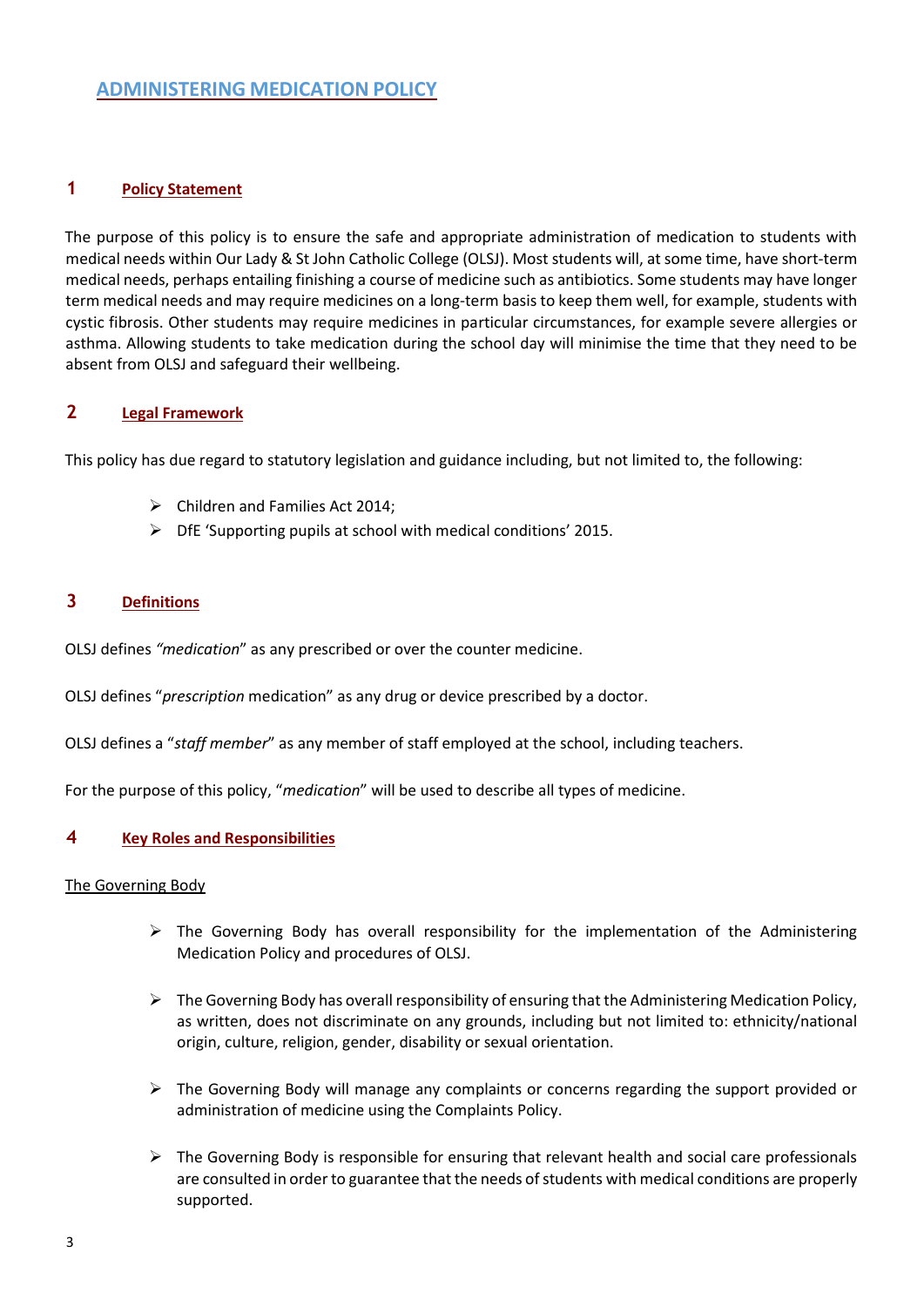$\triangleright$  The Governing Body will provide staff members with opportunities and details of CPD.

#### The Headteacher

- $\triangleright$  The Headteacher is responsible for ensuring that members of staff who provide support to students with medical conditions are suitably trained and have access to information needed.
- $\triangleright$  The Headteacher is responsible for the day-to-day implementation and management of the Administering Medication Policy and relevant procedures of OLSJ.
- $\triangleright$  The Headteacher / Assistant Headteacher / will ensure that supply teachers are appropriately briefed regarding students' medical conditions.

#### The Business Manager

- $\triangleright$  The Business Manager is responsible for ensuring the correct level of insurance is in place for the administration of medication.
- $\triangleright$  The Business Manager is responsible for ensuring that staff members understand the local emergency services' cover arrangements and that the correct information is provided for the navigation system (see Appendix 4).

#### The First Aid and Safety Support Officer

- ➢ The First Aid and Safety Support Officer is the designated member of staff who is responsible for overseeing insulin injections for diabetic students, where appropriate.
- ➢ The First Aid and Safety Support Officer is responsible for ensuring that all necessary risk assessments are carried out regarding the administration of medication and that these are shared with, and understood, by all relevant members of staff. These may include input and agreement from parents/carers and the School Nursing Team.
- $\triangleright$  The First Aid and Safety Support Officer will ensure that all relevant staff will be made aware of a student's medical condition.

#### Members of Staff

- $\triangleright$  Staff, including teachers, support staff and volunteers, are responsible for following the policy and for ensuring students do so also.
- $\triangleright$  Staff, including teachers, support staff and volunteers, are responsible for implementing the agreed policy fairly and consistently.
- $\triangleright$  If a student is sent to hospital then the student's parent/carer will be informed and at least one member of staff will accompany the student until their parent/carer has arrived.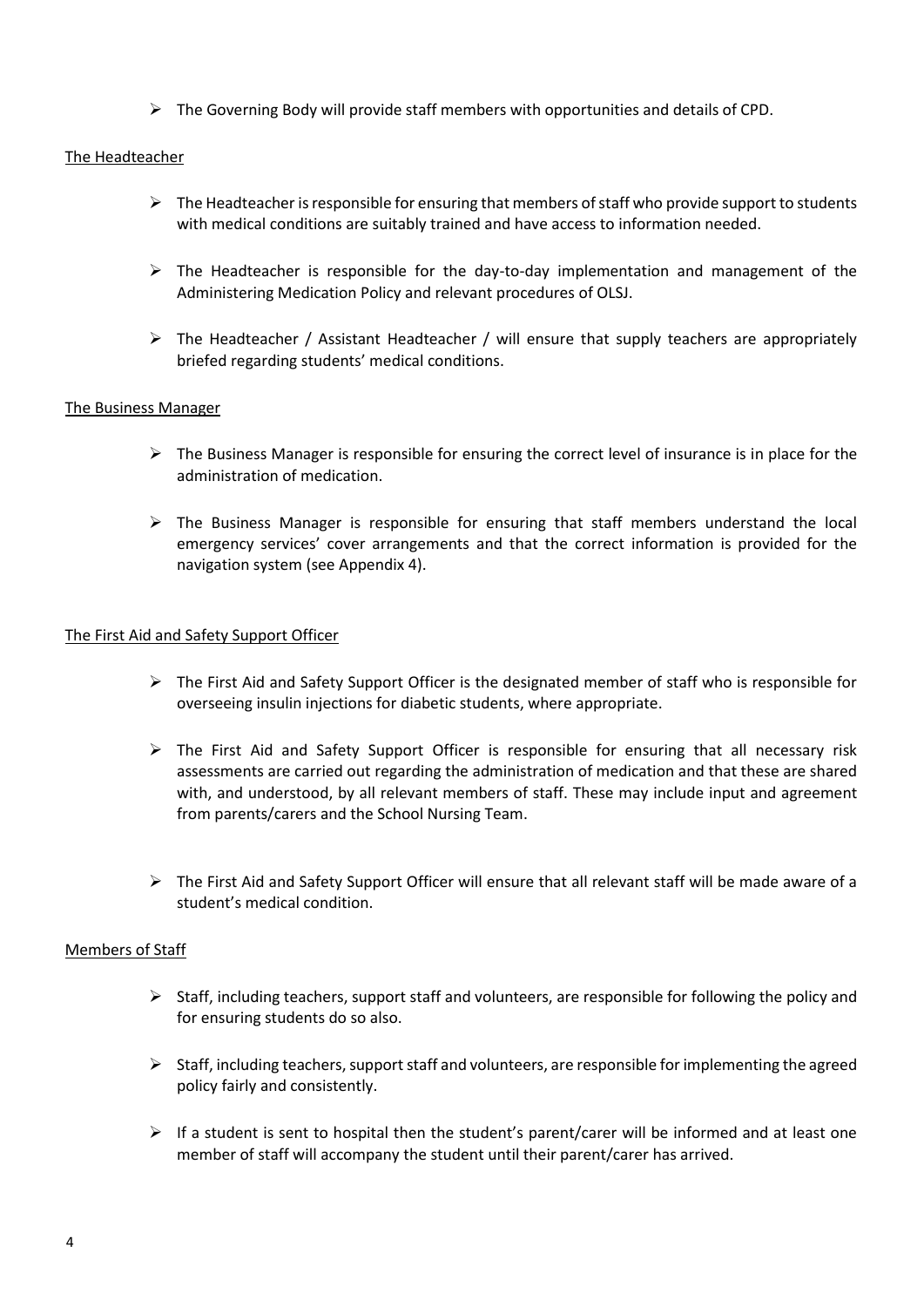$\triangleright$  In the case of staff absence, there is a clear procedure for delegation of responsibilities for organising another appropriately trained individual to take over the role of administering medication.

It is both staff members' and students' responsibility to understand what action to take in general terms during a possible medical emergency, such as raising the alarm with the First Aid and Safety Support Officer or other members of staff.

#### Parents and Carers

- ➢ Parents/carers are expected to keep OLSJ informed about any changes to their child/children's health.
- ➢ Parents/carers are expected to complete a medication administration form (Appendix 3) prior to bringing medication into OLSJ. There is an expectation that students will have taken the prescribed medication for 24 hours before bringing the medication into OLSJ.
- $\triangleright$  Parents/carers are expected to discuss medications with their child/children prior to requesting that a staff member administers the medication.

#### Educational Visit Trip Leaders

The Trip Leader is responsible for undertaking a risk assessment for school trips and external activities.

#### **Students**

It is the responsibility of the students to follow all medical protocols within school.

#### **5 Training of Staff**

Teachers and support staff will receive training on the Administering Medication Policy as part of their new starter induction. Teachers and support staff will receive regular and ongoing training as part of their development.

OLSJ will provide whole-school awareness training so that all staff are aware of the Administering Medication Policy and understand their role in implementing the policy.

#### **6 Medication**

#### Managing medicines during the school day

Medicines will only be administered at OLSJ when it would be detrimental to a student's health or school attendance not to do so.

Where clinically possible, medicines should be prescribed in dose frequencies which enable them to be taken outside school hours.

No student under 16 will be given prescription medicines without their parent's written consent.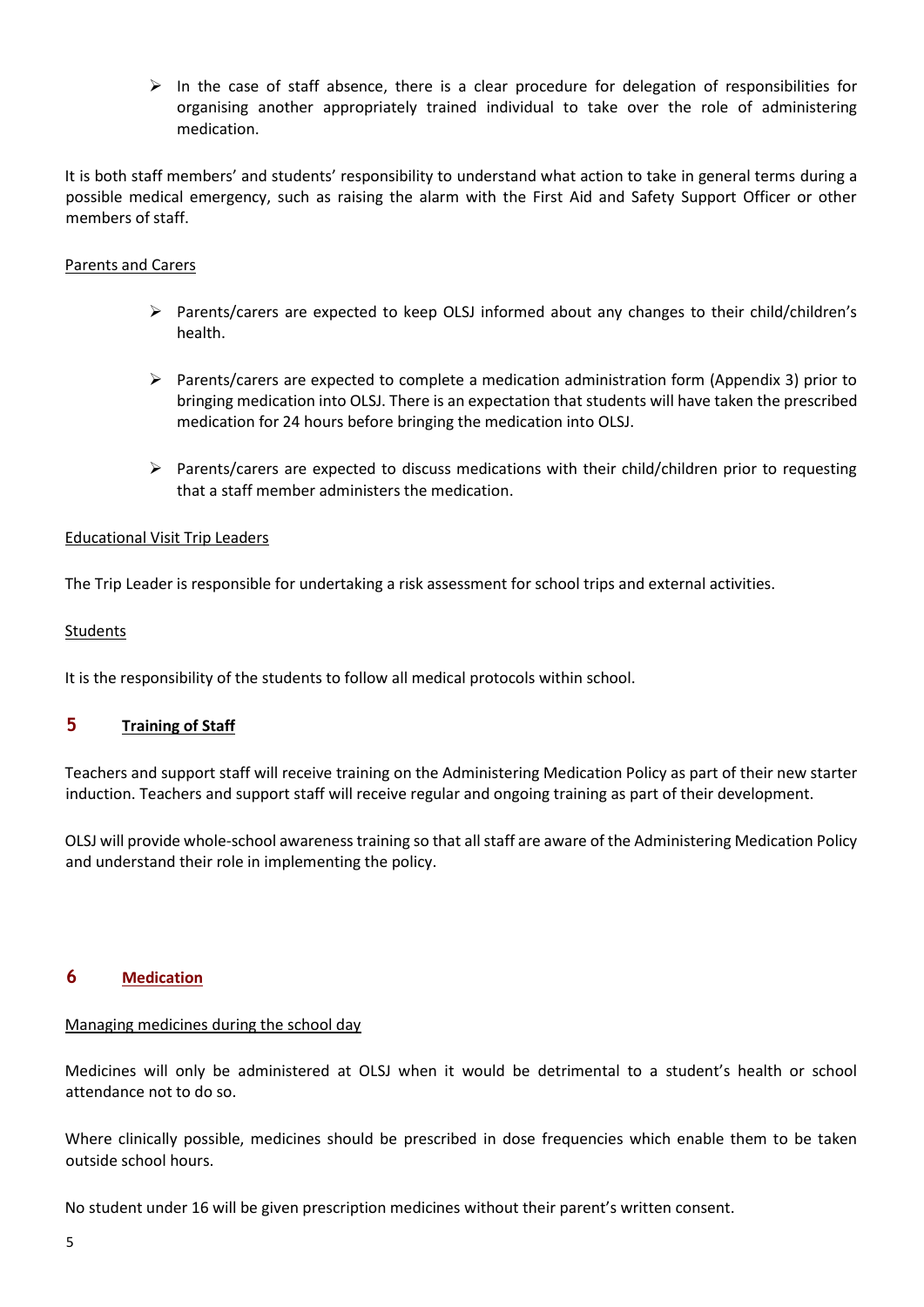#### Non-prescription medicines

Un-prescribed medication, e.g. for pain relief, will be administered with written consent of the parent/carer but will not be administered without first checking maximum dosages and when the previous dose was taken. OLSJ will inform parents/carers that this medication has been given.

#### Prescription medicines

Prescribed medicines or controlled substances which have not been prescribed by a medical practitioner will **not**  be administered in OLSJ. Prescription medicines should only be taken during the school day when essential. OLSJ will only accept prescribed medicines that are in-date, labelled and intact, provided in the original container as dispensed by a pharmacist and include instructions for administration, dosage and storage. The exception to this is insulin which must still be in date, but will generally be available inside an insulin pen, Epipen, or a pump, rather than in its original container.

Medicines will only be administered according to the instructions on the pharmacy label and with written parental consent.

Qualified members of staff may administer a controlled drug to the student for whom it has been prescribed. Any student who has been prescribed a controlled drug may legally have it in their possession if they are deemed competent to do so by the First Aid and Safety Support Officer or the Headteacher but in limited amounts or prescribed doses (e.g. one or two tablets/inhaler). OLSJ will closely monitor any such occurrence and acknowledge that passing it to another student for use is an offence.

#### Records

OLSJ will keep a record of all medicines administered to individual students, stating what, how and how much was administered, when and by whom. Any side effects of the medication to be administered at school will be noted. (See Appendix 1)

#### **Storing Medicines**

OLSJ will keep the medication securely in a locked cupboard which may only be accessed by authorised staff. In particular, all controlled drugs that have been prescribed for a student will be securely stored in a non-portable container and only named staff will have access. There will also be a secure container where medication can be stored in the onsite provision The Ignatius centre where the centre manager can administrate medication within the provision. Where medicines need to be refrigerated they will be stored appropriately. Prescription drugs will be returned to parents/carers when no longer required, or out of date. It is the parent's/carer's responsibility to collect and dispose of out of date or unused medication. It is the parent/carer's responsibility to ensure that medicines sent to school are 'in date'. If new supplies are needed it is the responsibility of the parents to supply medication, school staff will inform parents when there is 10 day's worth of medication left to allow plenty of time for a repeat prescription to be fulfilled. A maximum of four weeks supply of medication may be provided to OLSJ. Sharps boxes should always be used for the disposal of needles and other sharps.

#### Epipens and other Emergency Medication

All staff will be given appropriate training in the administration of emergency medication, where necessary, in conjunction with the First Aid and Safety Support Officer and health professionals.

Arrangements will be made for immediate access to any emergency medications for example: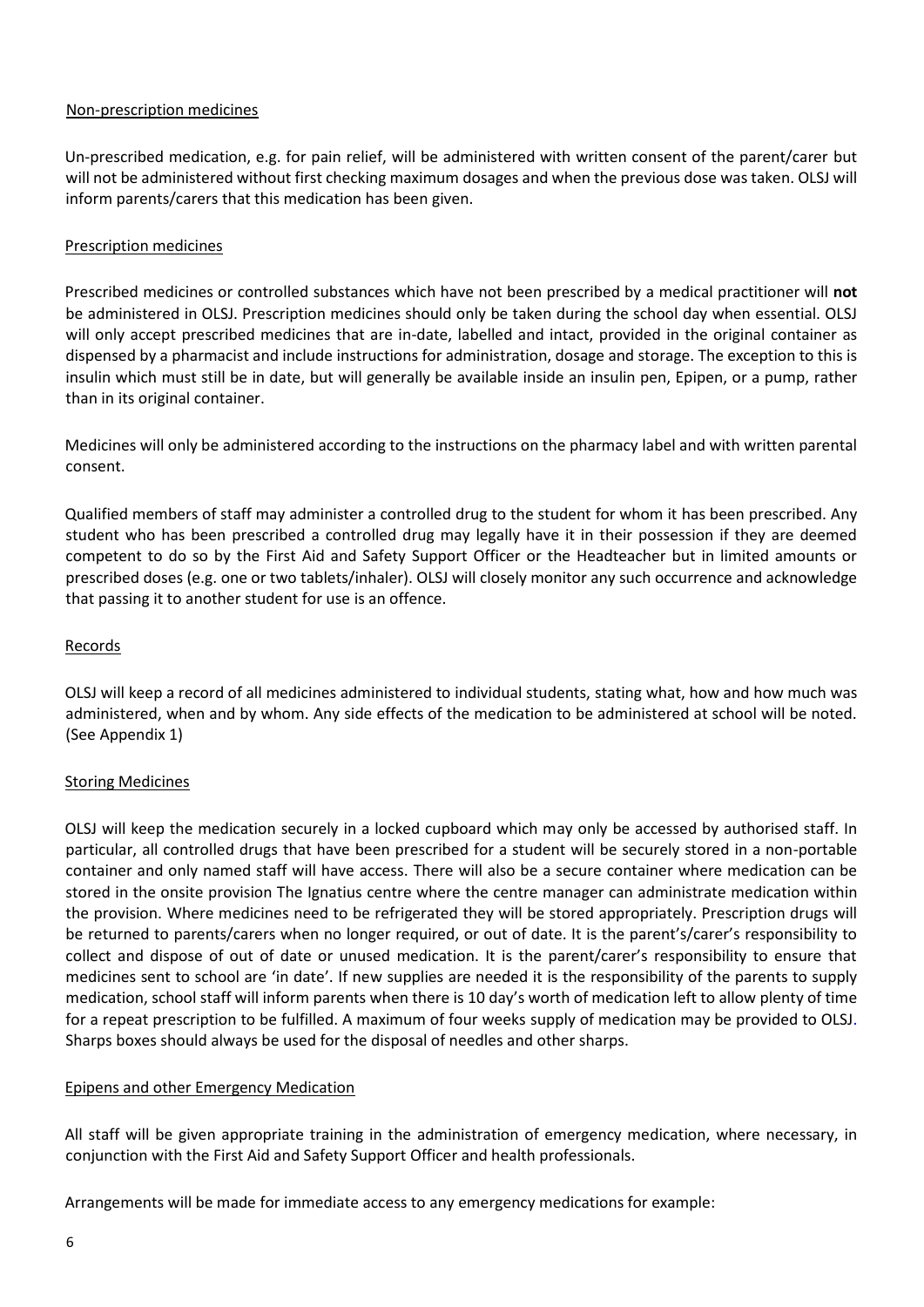- $\triangleright$  Epipens will be kept with the student with a labelled spare pen held in First Aid Room.
- $\triangleright$  Asthma medication will be kept with the student with labelled spare inhalers and equipment held in the First Aid Room.
- ➢ Buccal Midazolam is located in 4 designated staff areas alongside a consultant letter to accommodate the needs of an individual student, training for administration is delivered by a member of the School Nursing Team to whole school annually. In the event that Buccal Midazolam needs to be administered, the person administering it should check that an ambulance has been called to ensure the student gets prompt medical attention.
- $\triangleright$  Any medicines such as Ritalin which requires double locking will be kept in a locked metal box in a locked cupboard in the First Aid Room.
- $\triangleright$  Wherever there are specific requirements needed with a controlled medicine, to meet the medical needs of an individual in school, then OLSJ will work within the medical and DfE guidance regarding this.

Emergency medication will always be taken if the student goes out on a trip and identified trained staff designated to administer if required.

#### **8 Supporting Students with Medical Needs that take Medication**

Where a student needs to take medication in school for an extended period or has a chronic ongoing condition, an Individual Health Care Plan (IHCP) will be will be put in place. This will be agreed jointly by OLSJ and parents/carers with the advice of health professionals. Parents/carers should provide the school with all necessary information about their child's condition and will sign appropriate agreement forms for the administration of medication.

IHCPs and their implementation is the responsibility of the School Appointed Person. The IHCPs are compiled and recorded in line with Appendix 2.

OLSJ will work with parents/carers to put plans in place that give regard to the Equality Act 2010 and the SEN Code of Practice so that students with medical conditions have access to the same opportunities as other children as long as it is safe for them to do so.

Members of staff will be made aware of students with IHCPs and their conditions.

Any student on an IHCP will be accompanied to the First Aid Room if they indicate that they feel unwell and require medical attention.

Administration of medication by a qualified member of staff or self-administration by the student may take place with written permission from parents/carers and the Headteacher.

OLSJ will ensure that procedures are in place for an emergency situation and that contingency arrangements are in place.

#### Records for IHCP

In addition to the usual general medicine log used for all students, any medicine administered to a student with an IHCP is also recorded on a separate recording sheet in line with DfE Template C (see Appendix 3).

#### **9 Procedures for Off-Site Learning**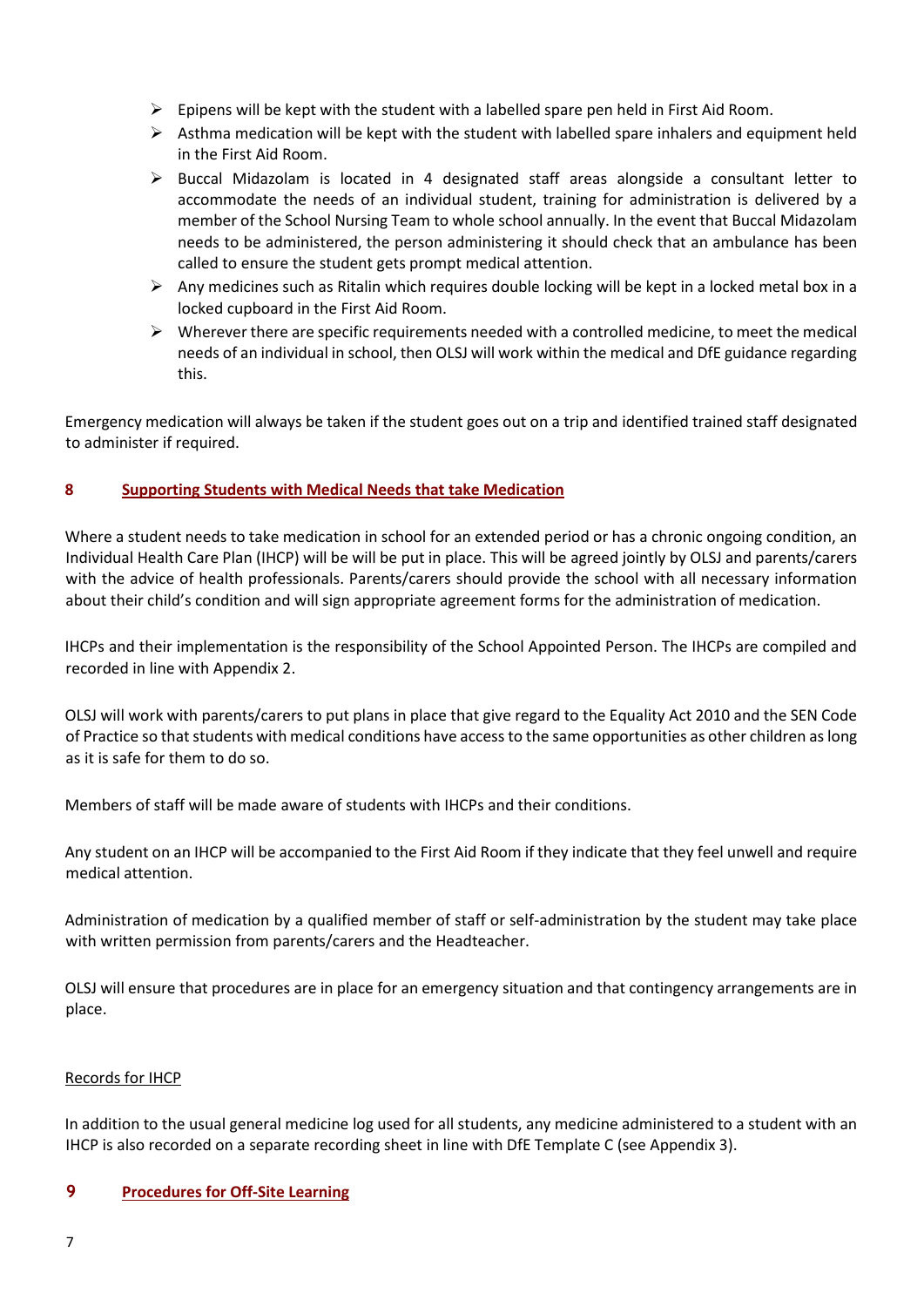#### Residential Visits

- ➢ The Trip Leader is responsible for liaising with the First Aid and Safety Support Officer to check the medical needs of students.
- $\triangleright$  The Trip Leader must check any IHCP requirements with parents/carers and put appropriate procedures and contingency plans in place, this includes undertaking a risk assessment. **If** A copy of the IHCP is available from the First Aid and Safety Support Officer

#### Day Visits

- $\triangleright$  The Trip Leader is responsible for liaising with the First Aid and Safety Support Officer to check the medical needs of students.
- ➢ The Trip Leader must check any IHCP requirements with parents/carers and put appropriate procedures and contingency plans in place, this includes undertaking a risk assessment.
- $\triangleright$  For part-day visits, students should, wherever possible, go to the First Aid Room before/after the visit to take their medication.
- $\triangleright$  For full day visits, parents/carers are responsible for completing the Parental Consent Form providing the relevant information.
- $\triangleright$  The Trip Leader will collect any necessary medication from the First Aid Room and follow normal guidelines or requirements set out in an IHCP and take any plans appropriate to the needs of the individual student.
- $\triangleright$  A copy of the IHCP is available from the First Aid and Safety Support Officer

#### **10 Publicity**

This policy will be posted on our school website and shared with all staff via email.

Notices will be displayed around OLSJ showing the Appointed Person and the staff who currently hold First Aid qualifications and where they are located in school, along with procedures for contacting Emergency Services (see Appendix 3 & 4 - in line with DfE guidance and Template F).

#### **11 Monitor and Review**

This policy is reviewed every two years by the Governing Body.

Records of medication, which have been administered on school grounds, will be monitored and the information will be used to improve procedures.

Staff members who are trained to administer medication will routinely recommend any improvements to the procedure.

OLSJ will seek advice from any relevant healthcare professionals as deemed necessary.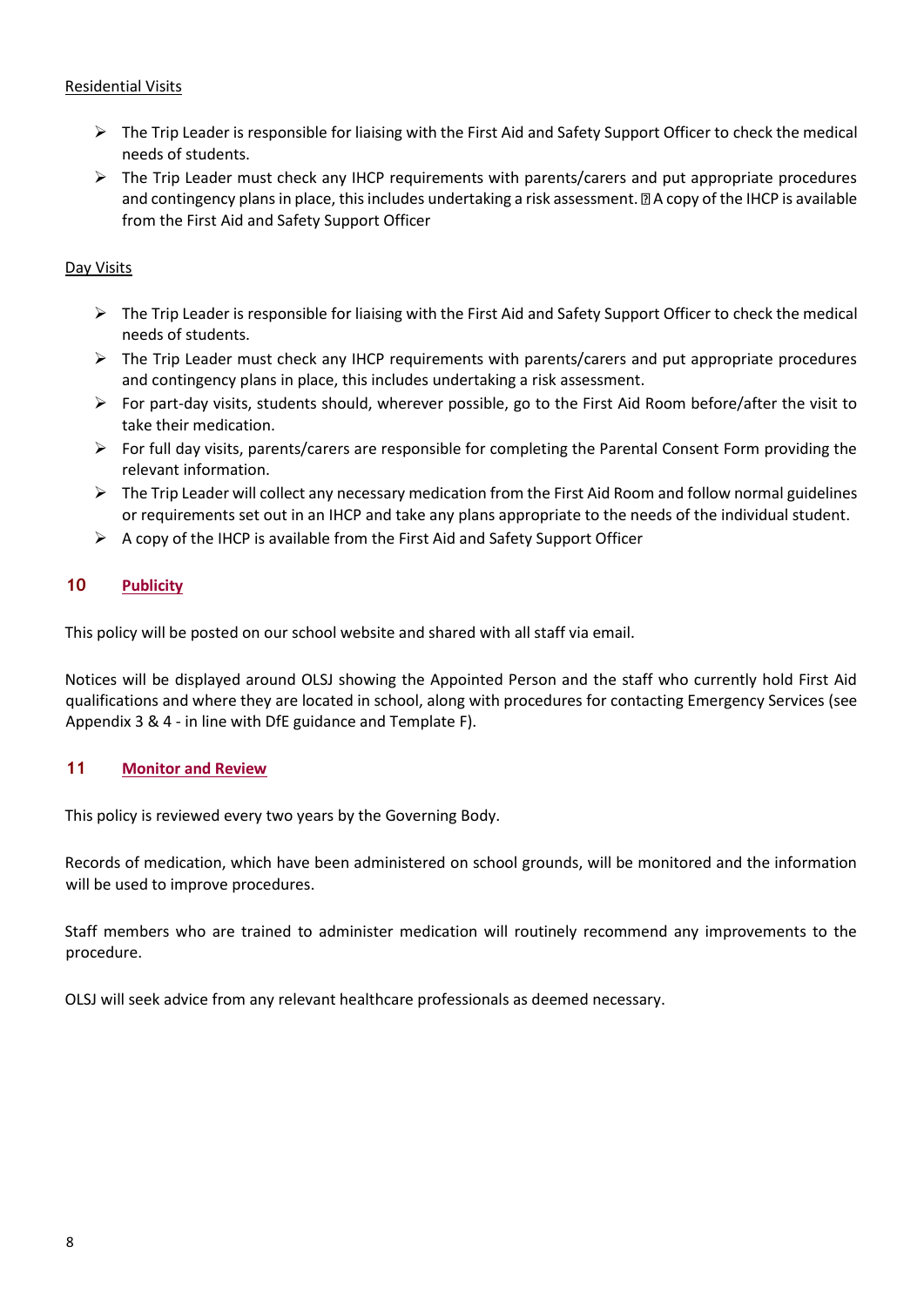## **Appendix 1**

## **Record of medicine administered to all children (Template D)**

<span id="page-8-0"></span>

| Name of<br>School/setting |                                |          |  |          |                                    |            |  |
|---------------------------|--------------------------------|----------|--|----------|------------------------------------|------------|--|
|                           | Date Child's Name Time Name of | Medicine |  | of staff | Dose given Any reactions Signature | Print name |  |
|                           |                                |          |  |          |                                    |            |  |
|                           |                                |          |  |          |                                    |            |  |
|                           |                                |          |  |          |                                    |            |  |
|                           |                                |          |  |          |                                    |            |  |
|                           |                                |          |  |          |                                    |            |  |
|                           |                                |          |  |          |                                    |            |  |
|                           |                                |          |  |          |                                    |            |  |
|                           |                                |          |  |          |                                    |            |  |
|                           |                                |          |  |          |                                    |            |  |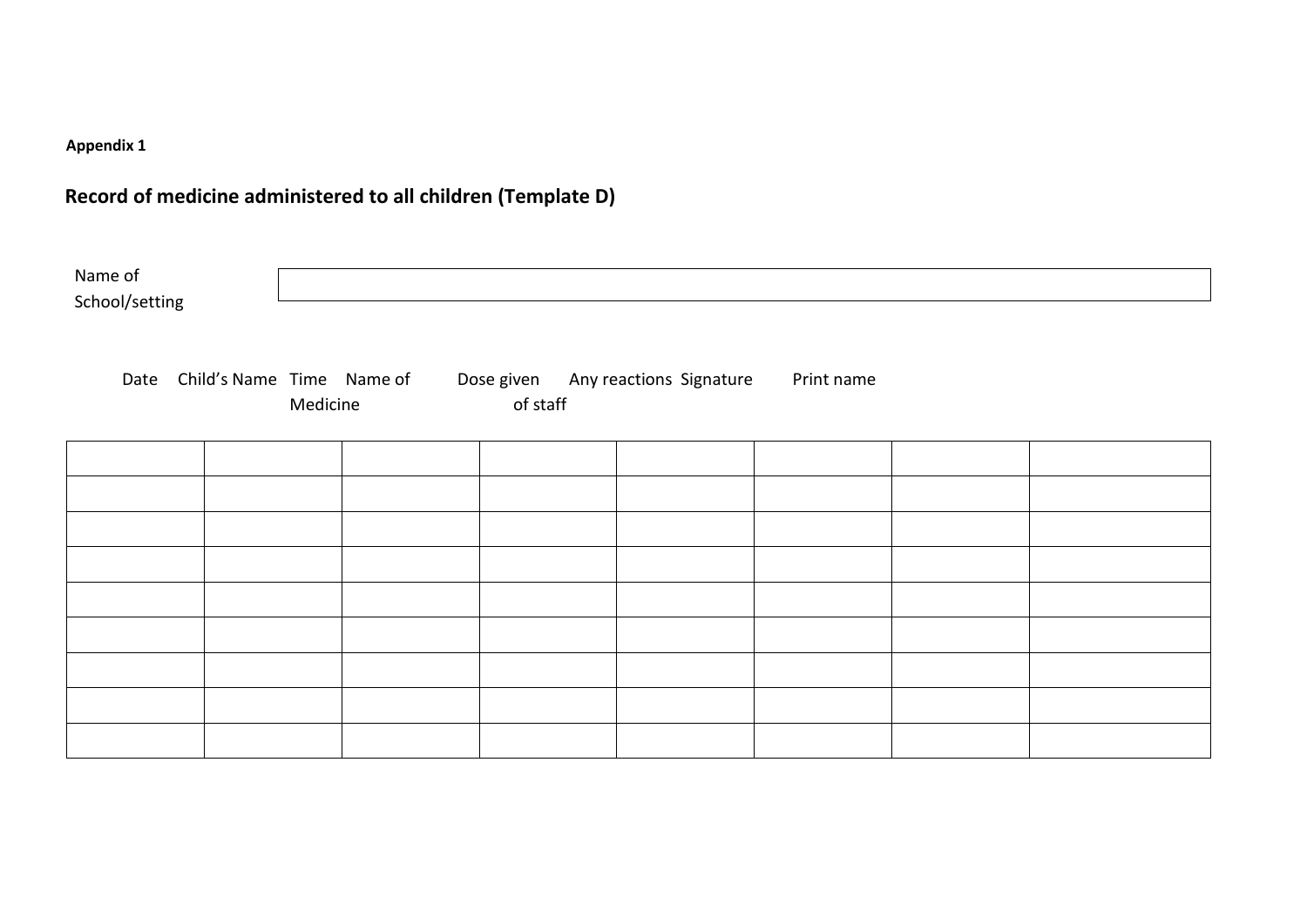

#### **Appendix 2**

## <span id="page-9-0"></span>**Individual Healthcare Plan (Template A)**

| Name of School/setting         |  |
|--------------------------------|--|
| Child's name                   |  |
| Group/Class/Form               |  |
| Date of Birth                  |  |
| Child's Address                |  |
| Medical diagnosis or condition |  |
| Date                           |  |

Review Date

## **Family Contact Information**

Name

Phone no. (work)

(home)

(mobile)

Name

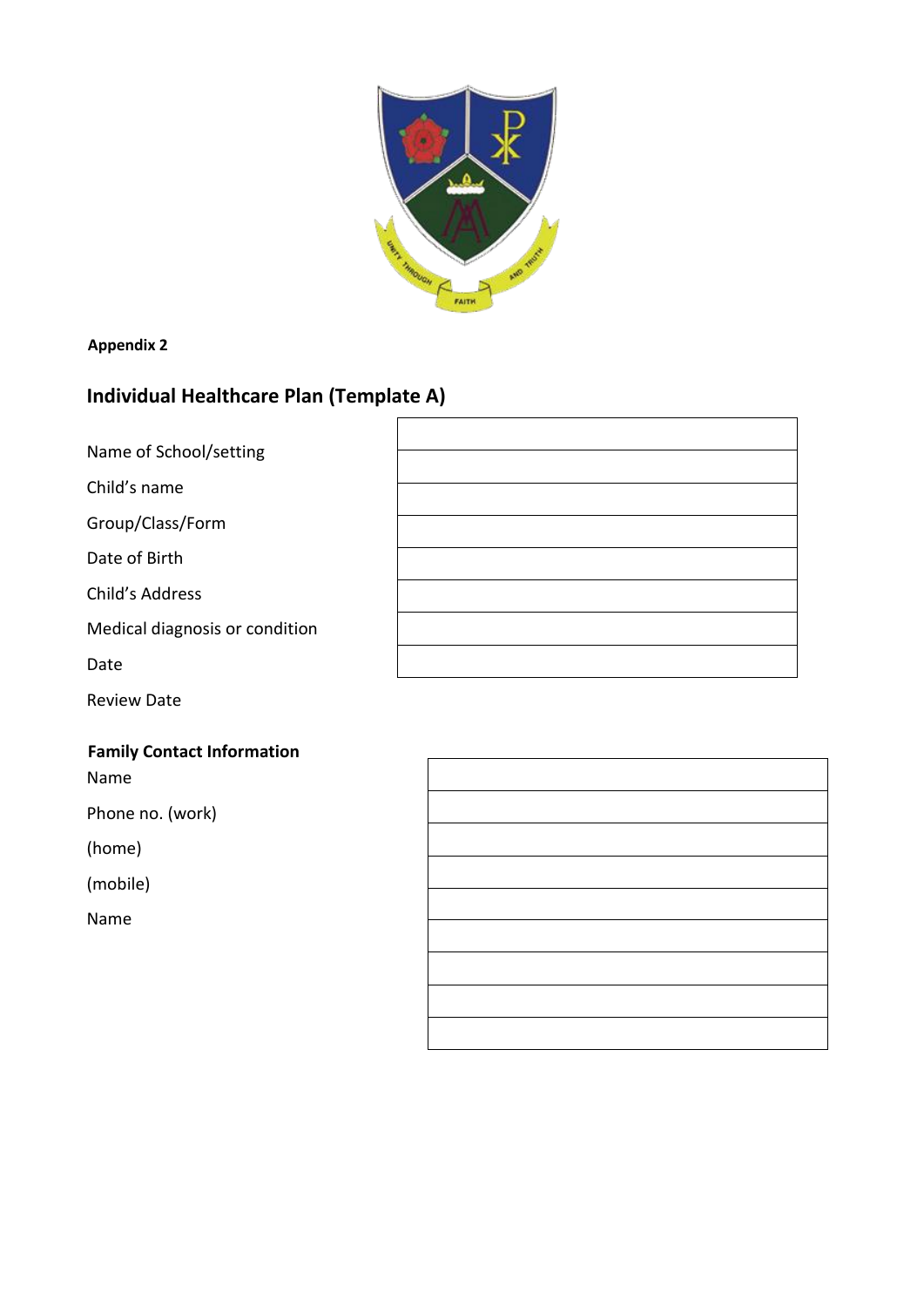| Relationship to child          |  |
|--------------------------------|--|
| Phone no. (work)               |  |
| (home)                         |  |
|                                |  |
| (mobile)                       |  |
|                                |  |
|                                |  |
|                                |  |
|                                |  |
|                                |  |
|                                |  |
|                                |  |
|                                |  |
| <b>Clinic/Hospital Contact</b> |  |

| Name      |  |
|-----------|--|
| Phone no. |  |
| G.P.      |  |
| Name      |  |

| Phone no. |  |
|-----------|--|
|-----------|--|

| Who is responsible for providing support in<br>school                      |    |
|----------------------------------------------------------------------------|----|
|                                                                            |    |
| Describe medical needs and give details                                    | 0f |
| child's symptoms, triggers, signs,<br>treatments, facilities, equipment or |    |
| devices, environmental issues etc.                                         |    |

Name of medication, dose, method of administration, when to be taken, side effects, contraindications, administered by/self-administered with/without supervision

#### Daily care requirements

Specific support for the pupil's educational, social and emotional needs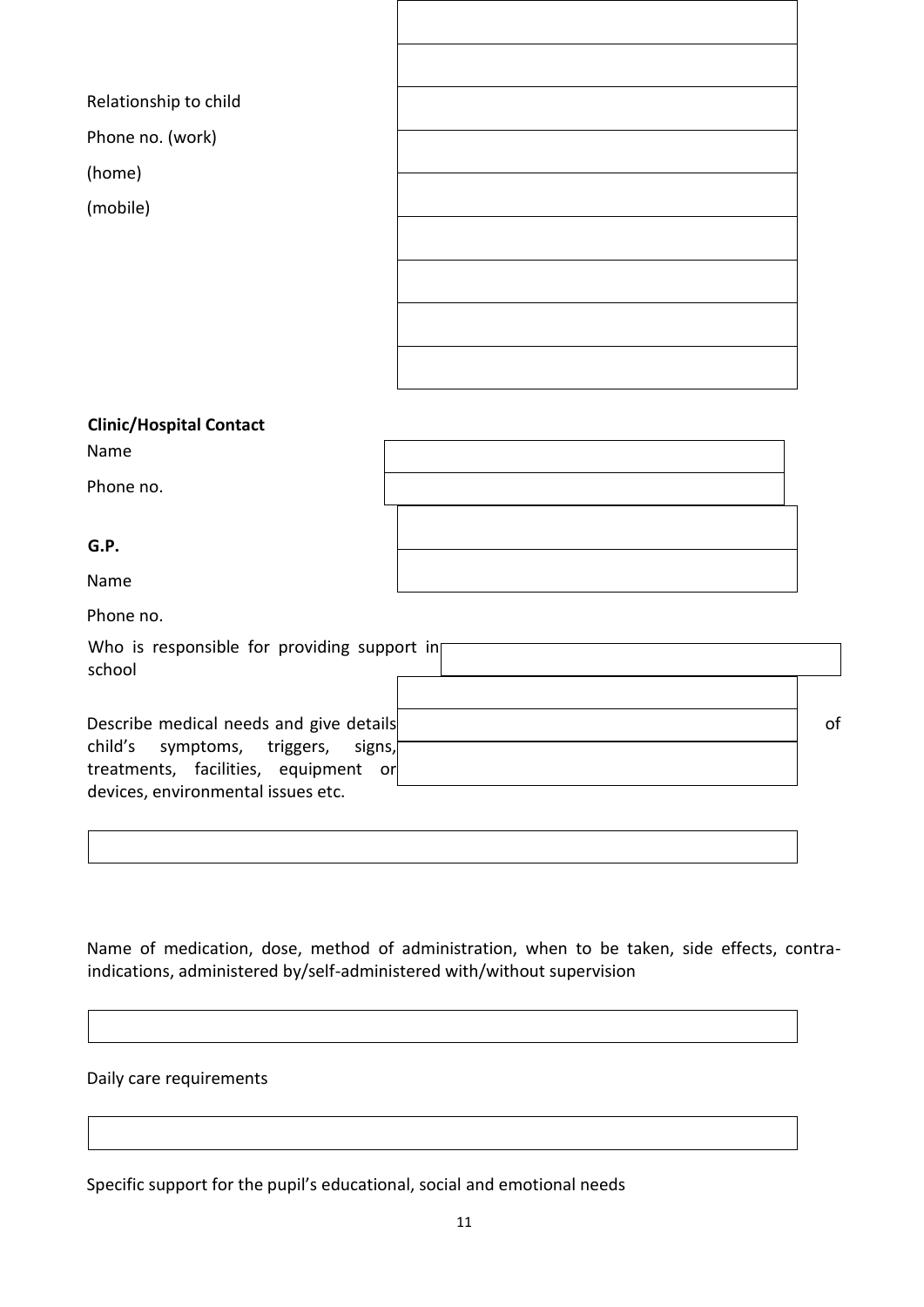Arrangements for school visits/trips etc.

Other information

Describe what constitutes an emergency, and the action to take if this occurs

Who is responsible in an emergency *(state if different for off-site activities)* 

Plan developed with

Staff training needed/undertaken – who, what, when

Form copied to

The above information is, to the best of my knowledge, accurate at the time of writing and I give consent to school/setting staff administering medicine in accordance with the school/setting policy. I will inform the school/setting immediately, in writing, if there is any change in dosage or frequency of the medication or if the medicine is stopped.

Signature(s) \_\_\_\_\_\_\_\_\_\_\_\_\_\_\_\_\_\_ Date \_\_\_\_\_\_\_\_\_\_\_\_\_\_\_\_\_\_\_\_\_\_\_\_\_\_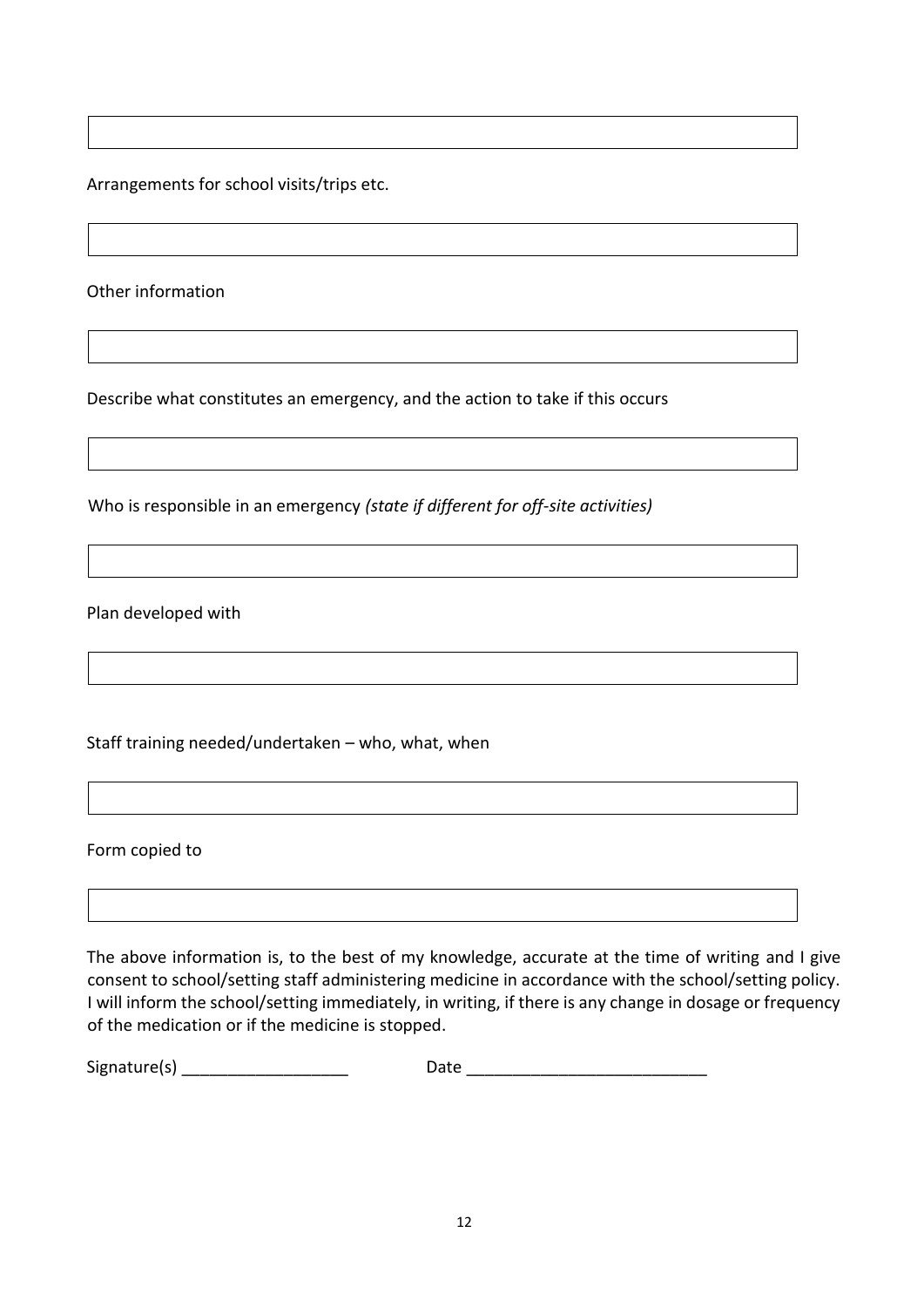## **Appendix 3**

## <span id="page-12-0"></span>**Record of medicine administered to an individual child (Template C)**

| Name of School/setting           |  |  |  |
|----------------------------------|--|--|--|
| Name of Child                    |  |  |  |
| Date medicine provided by parent |  |  |  |
| Group/Class/Form                 |  |  |  |
| Quantity received                |  |  |  |
| Name and strength of medicine    |  |  |  |
| Expiry date                      |  |  |  |
| Quantity returned                |  |  |  |
| Dose and frequency of medicine   |  |  |  |
|                                  |  |  |  |
| Staff signature                  |  |  |  |
|                                  |  |  |  |
| Date                             |  |  |  |
| Time given                       |  |  |  |
| Dose given                       |  |  |  |
| Name of member of<br>staff       |  |  |  |
| <b>Staff initials</b>            |  |  |  |